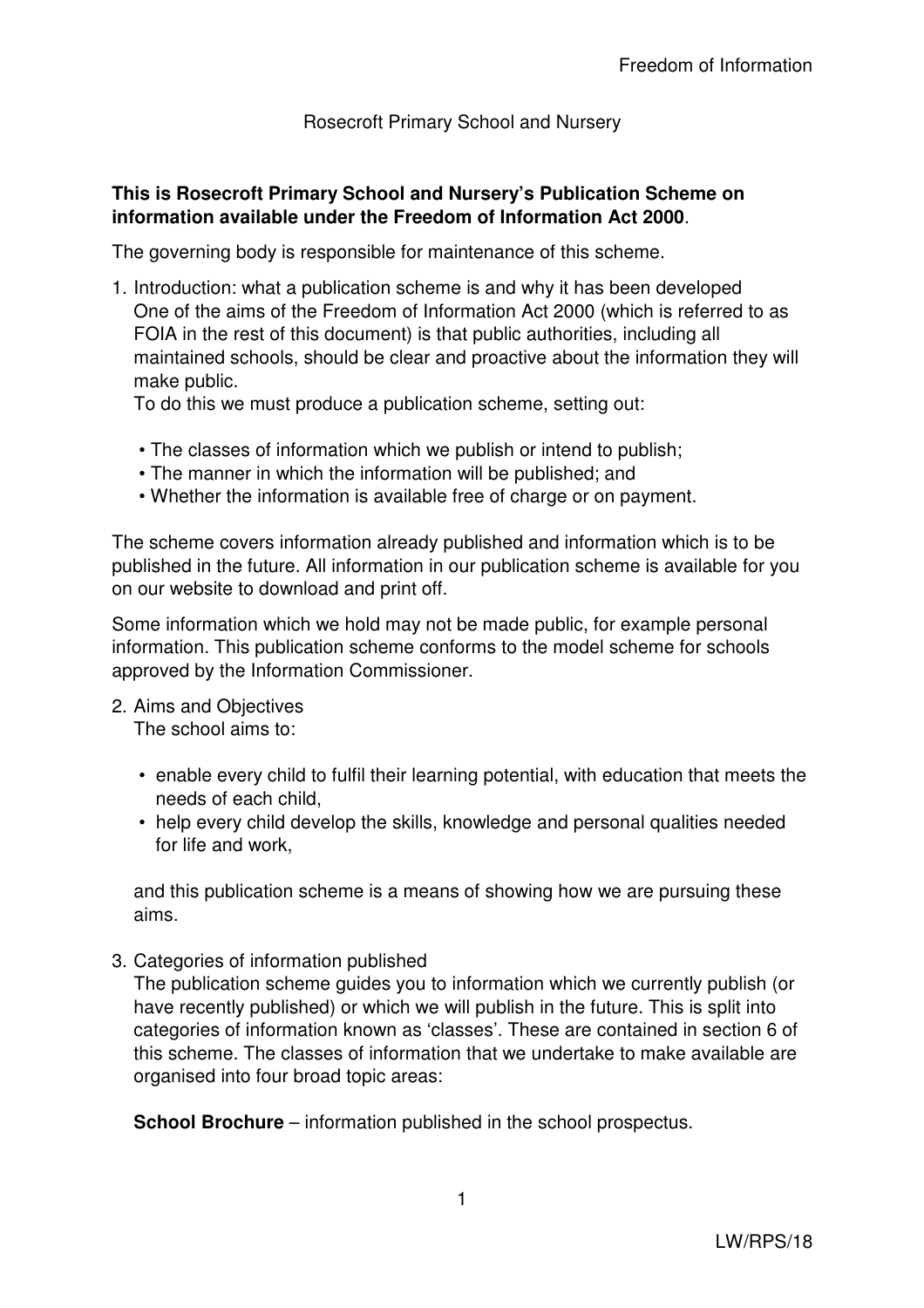**Governors' Documents** – information published in governing body documents. **Pupils & Curriculum** – information about policies that relate to pupils and the school curriculum.

**School Policies and other information related to the school** - information about policies that relate to the school in general.

4. How to request information If you require a paper version of any of the documents within the scheme, please contact the school by telephone, email, fax or letter. Contact details are set out below:

You can visit our website at www.rosecroft.school Email: office@rosecroft.norfolk.sch.uk Tel: 01953 453127 Contact Address: Rosecroft Primary School and Nursery, London Road, Attleborough, Norfolk,NR17 1BE To help us process your request quickly, please clearly mark any correspondence "PUBLICATION SCHEME REQUEST" (in CAPITALS please)

If the information you're looking for isn't available via the scheme and isn't on our website, you can still contact the school to ask if we have it.

5. Paying for information

Information published on our website is free, although you may incur costs from your Internet service provider. If you don't have Internet access, you can access our website using a local library or an Internet café.

Single copies of information covered by this publication are provided free unless stated otherwise in section 6. If your request means that we have to do a lot of photocopying or printing, or pay a large postage charge, or is for a priced item such as some printed publications or videos we will let you know the cost before fulfilling your request. Where there is a charge this will be indicated by a  $E$  sign in the description box.

6. Classes of Information Currently Published

**School Brochure** – this section sets out information published in the school brochure.

| <b>Class</b>       | Description                                                                                                                                                                                                                                                                                                                                                                                                                                                                                                                   |
|--------------------|-------------------------------------------------------------------------------------------------------------------------------------------------------------------------------------------------------------------------------------------------------------------------------------------------------------------------------------------------------------------------------------------------------------------------------------------------------------------------------------------------------------------------------|
| School Brochure ** | The statutory contents of the school brochure are as follows,<br>(other items may be included in at the school's discretion):<br>• the name, address and telephone number of the school,<br>and the type of school<br>• the names of the head teacher and chair of governors<br>• information on the school policy on admissions<br>• a statement of the school's ethos and values<br>• details of any affiliations with a particular religion or religious<br>denomination, the religious education provided, parents' right |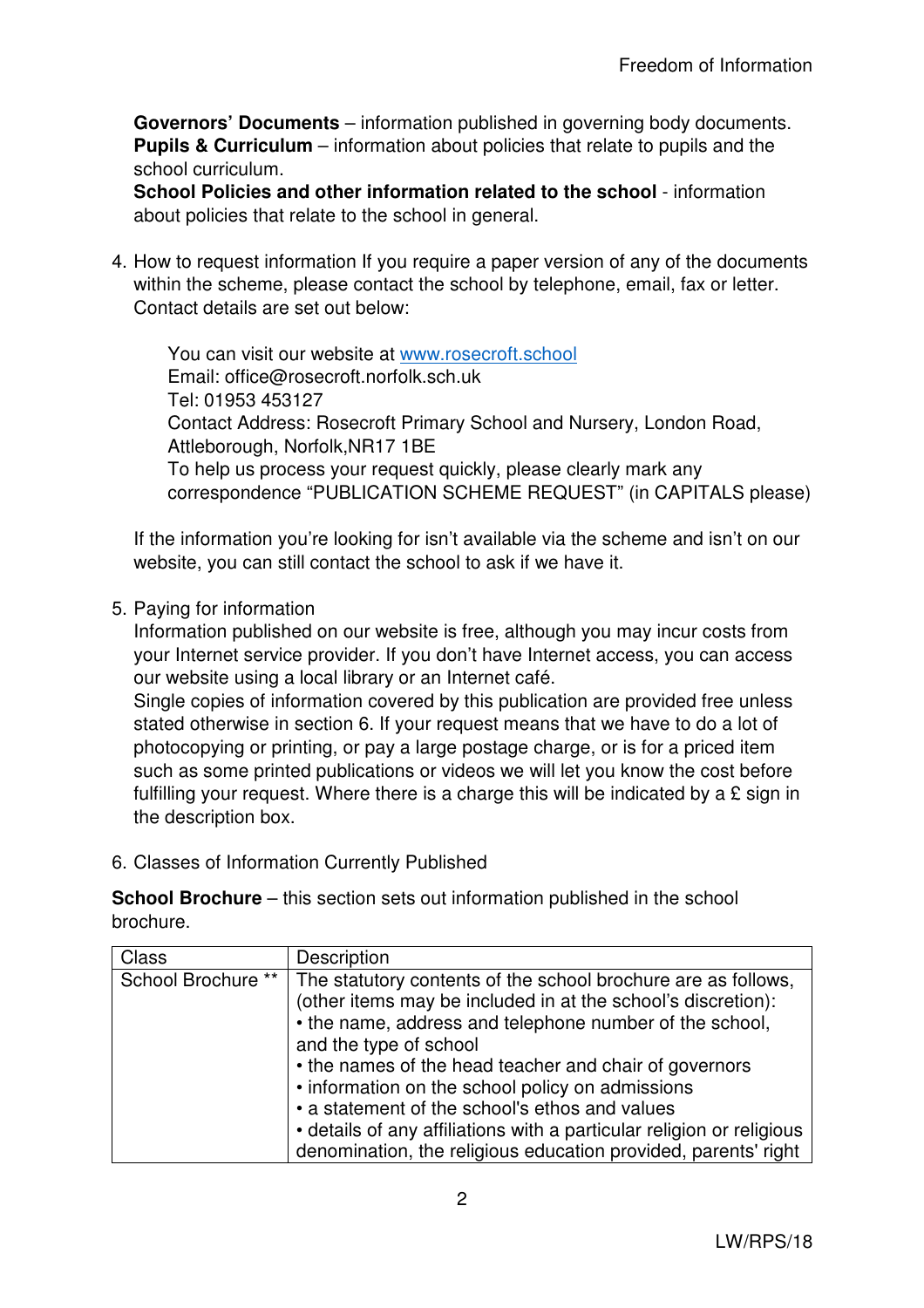| to withdraw their child from religious education and collective                                   |
|---------------------------------------------------------------------------------------------------|
| worship and the alternative provision for those pupils                                            |
| • information about the school's policy on providing for pupils<br>with special educational needs |
| • number of pupils on roll and rates of pupils' authorised and                                    |
| unauthorised absences                                                                             |
| • National Curriculum assessment results for appropriate Key                                      |
| Stages, with national summary figures                                                             |
| • the arrangements for visits to the school by prospective                                        |
| parents                                                                                           |

**Information relating to the governing body**– this section sets out information published in governing body documents.

| <b>Class</b>   | Description                                                    |
|----------------|----------------------------------------------------------------|
| Instrument of  | • The name of the school                                       |
| Government     | • The category of the school                                   |
|                | • The name of the governing body                               |
|                | • The manner in which the governing body is constituted        |
|                | • The term of office of each category of governor if less than |
|                | 4 years                                                        |
|                | • The name of any body entitled to appoint any category of     |
|                | governor                                                       |
|                | • The date the instrument takes effect                         |
| <b>Minutes</b> | Minutes of meeting of the governing body and its committees    |
|                | Agreed minutes of meetings of the governing body and its       |
|                | committees in relation to meetings held from March 2004        |
|                | onwards.                                                       |

**Pupils & Curriculum Policies** - This section gives access to information about policies that relate to pupils and the school curriculum.

| <b>Class</b>                                             | Description                                                                                                                                                                                                 |
|----------------------------------------------------------|-------------------------------------------------------------------------------------------------------------------------------------------------------------------------------------------------------------|
| <b>Curriculum Policy</b><br>Statement **                 | The policy for the secular curriculum subjects and religious<br>education and schemes of work and syllabuses currently<br>used by the school.                                                               |
| <b>Sex Education</b><br><b>Policy Statement</b><br>$***$ | The policy with regard to sex and relationship education.                                                                                                                                                   |
| <b>Special Education</b><br>Needs Policy **              | Information about the school's policy on providing for pupils<br>with special educational needs                                                                                                             |
| <b>Accessibility Plans</b>                               | Plan for increasing participation of disabled pupils in the<br>school's curriculum, improving the accessibility of the<br>physical environment and improving delivery of information to<br>disabled pupils. |
| <b>Equality Policy</b><br>Statement                      | policy for promoting equality as per Section 75 of the 1998 NI<br>Act                                                                                                                                       |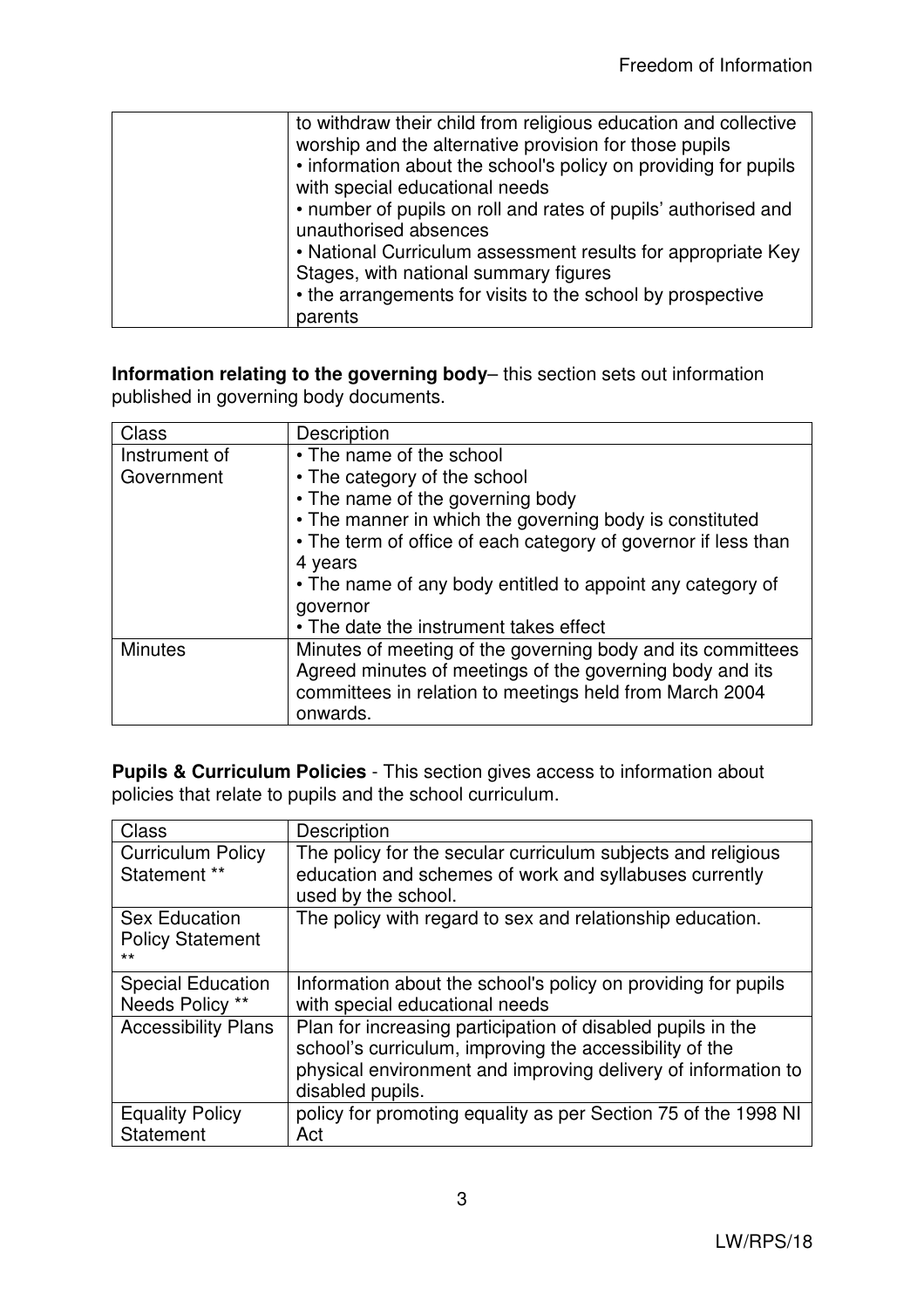| Safeguarding        | Statement of policy for safeguarding and promoting welfare                                                                      |
|---------------------|---------------------------------------------------------------------------------------------------------------------------------|
| Policy **           | of pupils at the school.                                                                                                        |
| Behaviour Policy ** | Statement of general principles on behaviour and discipline<br>and of measures taken by the head teacher to prevent<br>bullying |

**School Policies and other information related to the school** - This section gives access to information about policies that relate to the school in general.

| Class                    | Description                                                    |
|--------------------------|----------------------------------------------------------------|
| Charging Policy **       | A statement of the school's policy with respect to charges for |
|                          | example cooking consumables, music tuition, trips              |
| School session           | Details of school session and dates of school terms and        |
| times and term           | holidays                                                       |
| dates **                 |                                                                |
| <b>Health and Safety</b> | Statement of general policy with respect to health and safety  |
| Policy and risk          | at work of employees (and others) and the organisation and     |
| assessment               | arrangements for carrying out the policy                       |
| Complaints               | Statement of procedures for dealing with complaints            |
| procedure **             |                                                                |
| Performance              | Statement of procedures adopted by the governing body          |
| Management of            | relating to the performance management of staff and the        |
| <b>Staff</b>             | annual report of the head teacher on the effectiveness of      |
|                          | appraisal procedures                                           |
| Staff Conduct,           | Statement of procedure for regulating conduct and discipline   |
| Discipline and           | of school staff and procedures by which staff may seek         |
| Grievance                | redress for grievance                                          |

Annex A provides a list of other documents that are held by the school and are available on request

\*\* Information available on our website Our website is at www.rosecroft.school.

Feedback and Complaints

We welcome any comments or suggestions you may have about the scheme. If you want to make any comments about this publication scheme or if you require further assistance or wish to make a complaint then initially this should be addressed to:

Mrs S Springall

Rosecroft Primary School and Nursery

London Road

Attleborough

Norfolk

NR17 1BE